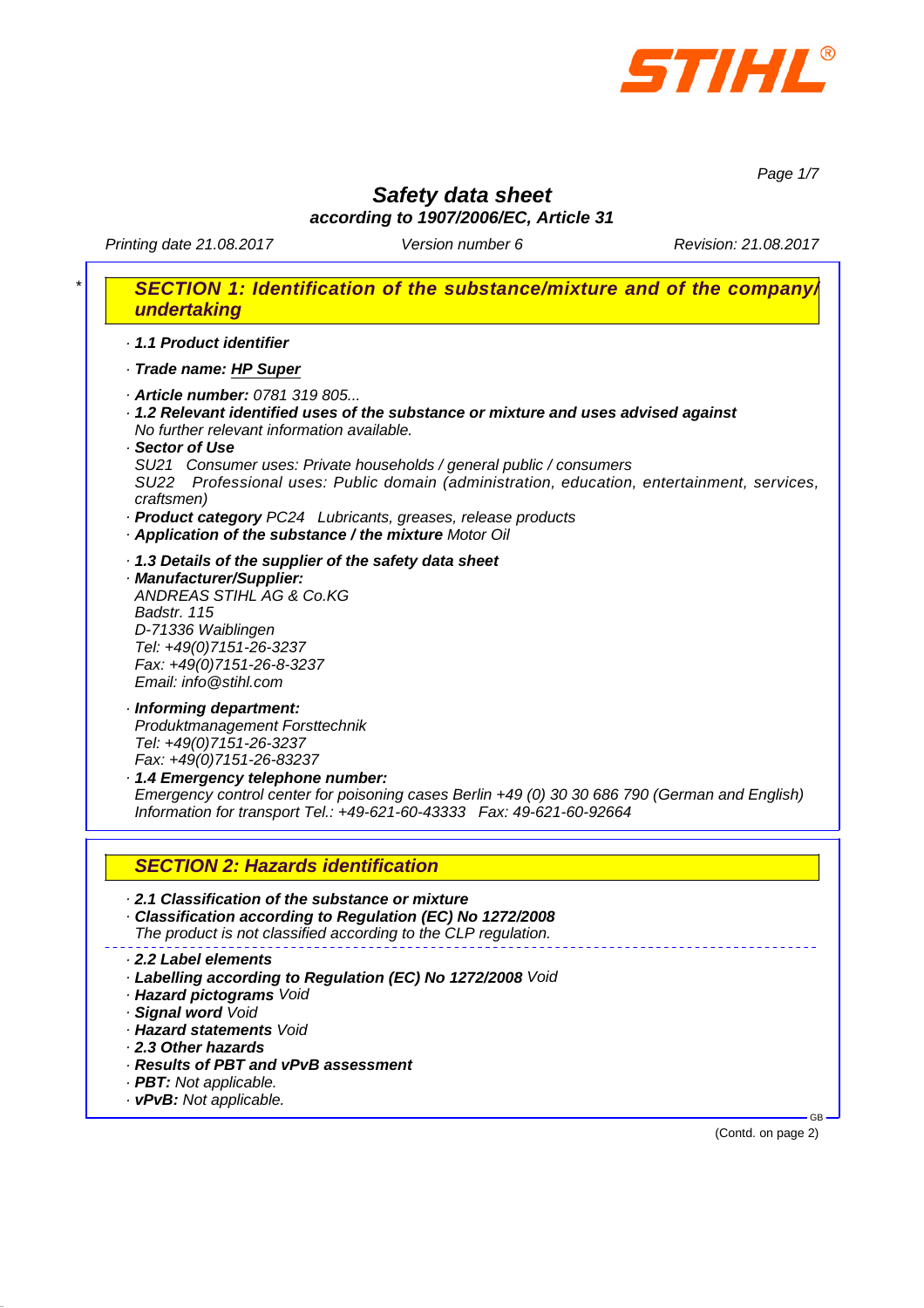*according to 1907/2006/EC, Article 31*

Printing date 21.08.2017 **Version number 6** Revision: 21.08.2017

*Trade name: HP Super*

(Contd. of page 1)

#### *SECTION 3: Composition/information on ingredients*

#### *· 3.2 Chemical characterisation: Mixtures*

*· Description: Highly refined mineral oil (IP 346 DMSO < 3%) and additives.*

| · Dangerous components:                                                                  |                                                         |            |  |  |
|------------------------------------------------------------------------------------------|---------------------------------------------------------|------------|--|--|
| CAS: 64742-53-6                                                                          | Distillates (petroleum), hydrotreated light naphthenic  | $10 - 25%$ |  |  |
| EINECS: 265-156-6                                                                        | <b>◆ Asp. Tox. 1, H304</b>                              |            |  |  |
| Reg.nr.: 01-2119480375-34                                                                |                                                         |            |  |  |
| EC number: 918-481-9                                                                     | Kohlenwasserstoffe, C10-C13, n-Alkane, Isoalkane,       | $10 - 25%$ |  |  |
| Reg.nr.: 01-2119457273-39 zyklische, < 2% Aromaten                                       |                                                         |            |  |  |
|                                                                                          | <b>Asp. Tox. 1, H304</b>                                |            |  |  |
| Polymer                                                                                  | Phenol, polyisobutylene derivs.                         | $1 - 5%$   |  |  |
|                                                                                          | Skin Irrit. 2, H315; Eye Irrit. 2, H319                 |            |  |  |
| Polymer                                                                                  | Phenol, (dimethylamino)-methyl poly isobutylene derivs. | $1 - 5%$   |  |  |
|                                                                                          | Aquatic Chronic 3, H412                                 |            |  |  |
| Additional information For the wording of the listed hazard phrases refer to section 16. |                                                         |            |  |  |

#### *SECTION 4: First aid measures*

- *· 4.1 Description of first aid measures*
- *· General information Instantly remove any clothing soiled by the product.*
- *Wash contaminated clothing before reuse.*
- *· After inhalation Supply fresh air; consult doctor in case of symptoms.*
- *· After skin contact*
- *Instantly wash with water and soap and rinse thoroughly. If skin irritation continues, consult a doctor.*
- 
- *· After eye contact Keep eye lids open and rinse them amply with clean running water for at least 15 minutes.*

*In case of persistent symptoms consult doctor.*

- *· After swallowing*
- *Do not induce vomiting.*

*In case of persistent symptoms consult doctor.*

- *· 4.2 Most important symptoms and effects, both acute and delayed*
- *No further relevant information available.*
- *· 4.3 Indication of any immediate medical attention and special treatment needed No further relevant information available.*

## *SECTION 5: Firefighting measures*

- *· 5.1 Extinguishing media*
- *· Suitable extinguishing agents*

*Extinguishing powder, foam or water jet. Fight larger fires with water jet or alcohol-resistant foam. · For safety reasons unsuitable extinguishing agents Water with a full water jet.*

- *· 5.2 Special hazards arising from the substance or mixture*
- *Can be released in case of fire Carbon monoxide (CO)*
- *· 5.3 Advice for firefighters*
- *· Protective equipment: Wear full protective suit.*

(Contd. on page 3)

GB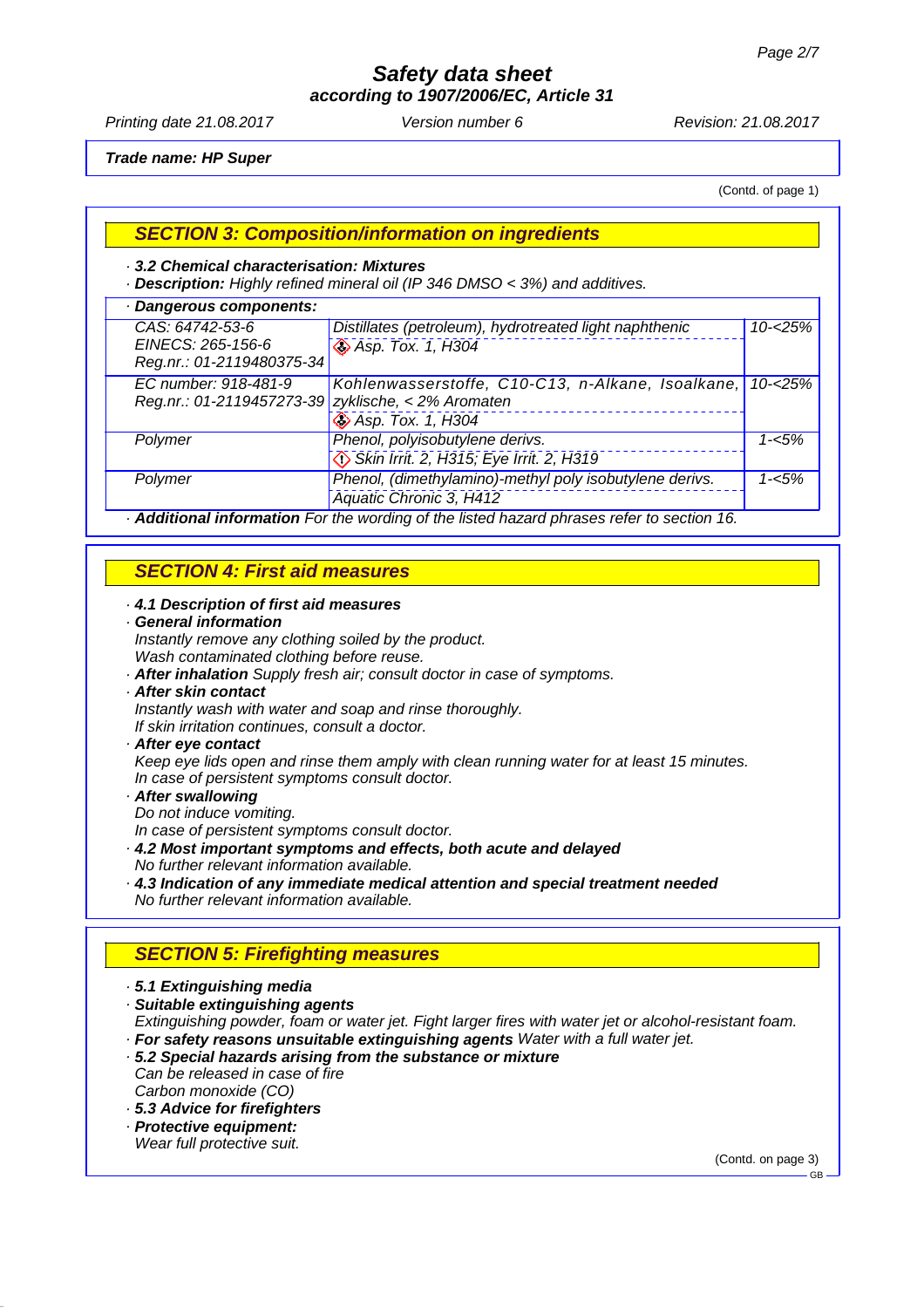*according to 1907/2006/EC, Article 31*

Printing date 21.08.2017 Version number 6 Revision: 21.08.2017

*Trade name: HP Super*

*Wear self-contained breathing apparatus.*

(Contd. of page 2)

#### *SECTION 6: Accidental release measures*

| ⋅ 6.1 Personal precautions, protective equipment and emergency procedures<br>Keep away from ignition sources<br>Ensure adequate ventilation<br>Wear protective equipment. Keep unprotected persons away.<br>Particular danger of slipping on leaked/spilled product.<br>. 6.2 Environmental precautions:<br>Inform respective authorities in case product reaches water or sewage system.<br>Do not allow to enter drainage system, surface or ground water.<br>6.3 Methods and material for containment and cleaning up:<br>Remove from the surface of water (e.g. skim or vacuum off)<br>Should larger amounts of liquid run out stem it and dispose it of.<br>Absorb with liquid-binding material (sand, diatomite, universal binders) and disposal in suitable<br>containers.<br>$\cdot$ 6.4 Reference to other sections<br>See Section 7 for information on safe handling.<br>See Section 8 for information on personal protection equipment.<br>See Section 13 for information on disposal. |
|---------------------------------------------------------------------------------------------------------------------------------------------------------------------------------------------------------------------------------------------------------------------------------------------------------------------------------------------------------------------------------------------------------------------------------------------------------------------------------------------------------------------------------------------------------------------------------------------------------------------------------------------------------------------------------------------------------------------------------------------------------------------------------------------------------------------------------------------------------------------------------------------------------------------------------------------------------------------------------------------------|
|                                                                                                                                                                                                                                                                                                                                                                                                                                                                                                                                                                                                                                                                                                                                                                                                                                                                                                                                                                                                   |
| <b>SECTION 7: Handling and storage</b>                                                                                                                                                                                                                                                                                                                                                                                                                                                                                                                                                                                                                                                                                                                                                                                                                                                                                                                                                            |
| · 7.1 Precautions for safe handling<br>Avoid contact with eyes and skin.<br>Store in cool, dry place in tightly closed containers.<br>Keep away from heat and direct sunlight.<br>· Information about protection against explosions and fires:<br>Fumes can combine with air to form an explosive mixture.<br>· 7.2 Conditions for safe storage, including any incompatibilities<br>· Storage<br>Requirements to be met by storerooms and containers:<br>Store only in unopened original receptacles.<br>Prevent any penetration into the ground.<br>· Information about storage in one common storage facility: Store away from oxidising agents.<br>· Further information about storage conditions: Must be stored in a collecting room.<br>· Storage class 10<br>· 7.3 Specific end use(s) No further relevant information available.                                                                                                                                                          |
| <b>SECTION 8: Exposure controls/personal protection</b>                                                                                                                                                                                                                                                                                                                                                                                                                                                                                                                                                                                                                                                                                                                                                                                                                                                                                                                                           |
|                                                                                                                                                                                                                                                                                                                                                                                                                                                                                                                                                                                                                                                                                                                                                                                                                                                                                                                                                                                                   |
| - Additional information about design of technical systems: No further data; see item 7.                                                                                                                                                                                                                                                                                                                                                                                                                                                                                                                                                                                                                                                                                                                                                                                                                                                                                                          |
| 8.1 Control parameters<br>Components with limit values that require monitoring at the workplace:<br>The product does not contain any relevant quantities of materials with critical values that have to be<br>monitored at the workplace.                                                                                                                                                                                                                                                                                                                                                                                                                                                                                                                                                                                                                                                                                                                                                         |
| 8.2 Exposure controls<br>· Personal protective equipment                                                                                                                                                                                                                                                                                                                                                                                                                                                                                                                                                                                                                                                                                                                                                                                                                                                                                                                                          |

*· General protective and hygienic measures Do not carry cleaning cloths impregnated with the product in trouser pockets. Be sure to clean skin thoroughly after work and before breaks.*

(Contd. on page 4)

GB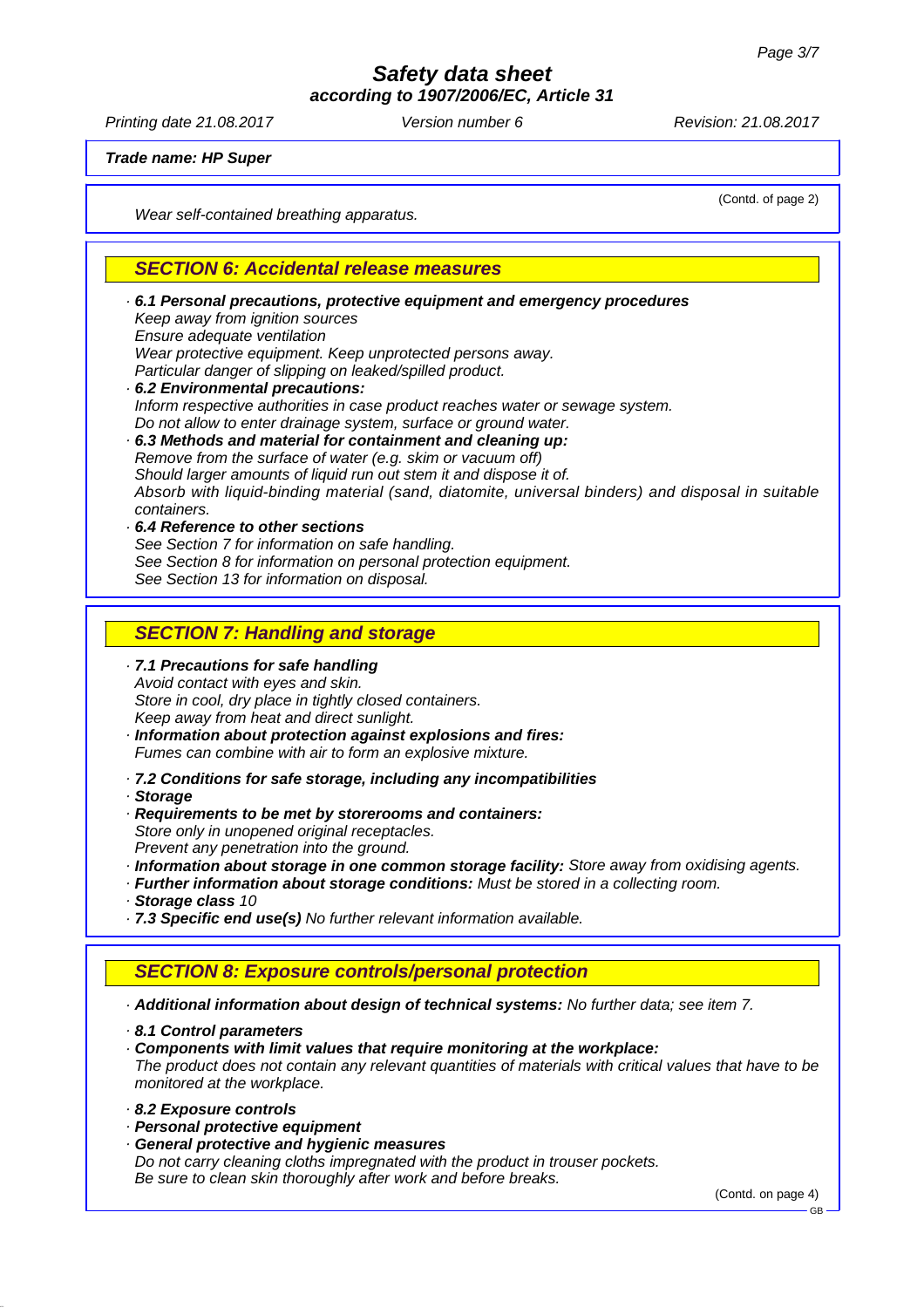|                                                                                 | according to 1907/2006/EC, Article 31                                                                                                                                          |                      |
|---------------------------------------------------------------------------------|--------------------------------------------------------------------------------------------------------------------------------------------------------------------------------|----------------------|
| Printing date 21.08.2017                                                        | Version number 6                                                                                                                                                               | Revision: 21.08.2017 |
| <b>Trade name: HP Super</b>                                                     |                                                                                                                                                                                |                      |
|                                                                                 |                                                                                                                                                                                | (Contd. of page 3)   |
| · Breathing equipment:<br>Not necessary if room is well-ventilated.             |                                                                                                                                                                                |                      |
|                                                                                 | In case of insufficient removal by suction or longer inhalation a breathing protection is required.                                                                            |                      |
| · Protection of hands:                                                          |                                                                                                                                                                                |                      |
| Oil resistant gloves                                                            |                                                                                                                                                                                |                      |
| preparation.                                                                    | The glove material has to be impermeable and resistant to the product/ the substance/ the                                                                                      |                      |
|                                                                                 | If only a short-term loading of the glove material by splashes is expected, tricoted gloves with higher<br>wearability for the better acceptance of the users are recommended. |                      |
| degradation                                                                     | Selection of the glove material on consideration of the penetration times, rates of diffusion and the                                                                          |                      |
| <b>Material of gloves</b>                                                       |                                                                                                                                                                                |                      |
|                                                                                 | The selection of the suitable gloves does not only depend on the material, but also on further marks                                                                           |                      |
|                                                                                 | of quality and varies from manufacturer to manufacturer. As the product is a preparation of several                                                                            |                      |
|                                                                                 | substances, the resistance of the glove material can not be calculated in advance and has therefore                                                                            |                      |
| to be checked prior to the application.<br>· Penetration time of glove material |                                                                                                                                                                                |                      |
|                                                                                 | The exact break through time has to be found out by the manufacturer of the protective gloves and                                                                              |                      |
| has to be observed.                                                             |                                                                                                                                                                                |                      |
|                                                                                 | · For the permanent contact gloves made of the following materials are suitable:                                                                                               |                      |
| Nitrile rubber, NBR                                                             |                                                                                                                                                                                |                      |
| Thickness $\geq 0.35$ mm.                                                       |                                                                                                                                                                                |                      |
|                                                                                 | · Eye protection: Safety glasses recommended during refilling.                                                                                                                 |                      |
| · Body protection: Protective work clothing.                                    |                                                                                                                                                                                |                      |
| <b>SECTION 9: Physical and chemical properties</b>                              |                                                                                                                                                                                |                      |
|                                                                                 |                                                                                                                                                                                |                      |
| · General Information                                                           | · 9.1 Information on basic physical and chemical properties                                                                                                                    |                      |
| · Appearance:                                                                   |                                                                                                                                                                                |                      |
| Form:                                                                           | Fluid                                                                                                                                                                          |                      |
| Colour:                                                                         | blue-green                                                                                                                                                                     |                      |
| · Odour:                                                                        | Weak, characteristic                                                                                                                                                           |                      |
| · Odour threshold:                                                              | Not determined.                                                                                                                                                                |                      |
| · pH-value:                                                                     | Not determined.                                                                                                                                                                |                      |
| Change in condition                                                             |                                                                                                                                                                                |                      |

| Change in condition<br>Melting point/freezing point:<br>Initial boiling point and boiling range: Not determined<br>· Pour point: | Not determined<br>-48°C                                                                      |
|----------------------------------------------------------------------------------------------------------------------------------|----------------------------------------------------------------------------------------------|
| · Flash point:                                                                                                                   | 118°C (Pensky-Martens)                                                                       |
| · Inflammability (solid, gaseous)                                                                                                | Not applicable.                                                                              |
| · Self-inflammability:                                                                                                           | Product is not selfigniting.                                                                 |
| · Explosive properties:                                                                                                          | Product is not explosive. However, formation of<br>explosive air/steam mixtures is possible. |
| Critical values for explosion:<br>Lower:<br>Upper:                                                                               | $0.6$ Vol %<br>$7$ Vol $%$                                                                   |
| · Vapour pressure:                                                                                                               | Not determined.                                                                              |
| Density at 20°C<br>· Relative density                                                                                            | 0.866 g/cm <sup>3</sup> (DIN 51757)<br>Not determined.                                       |
|                                                                                                                                  | (Contd. on page 5)                                                                           |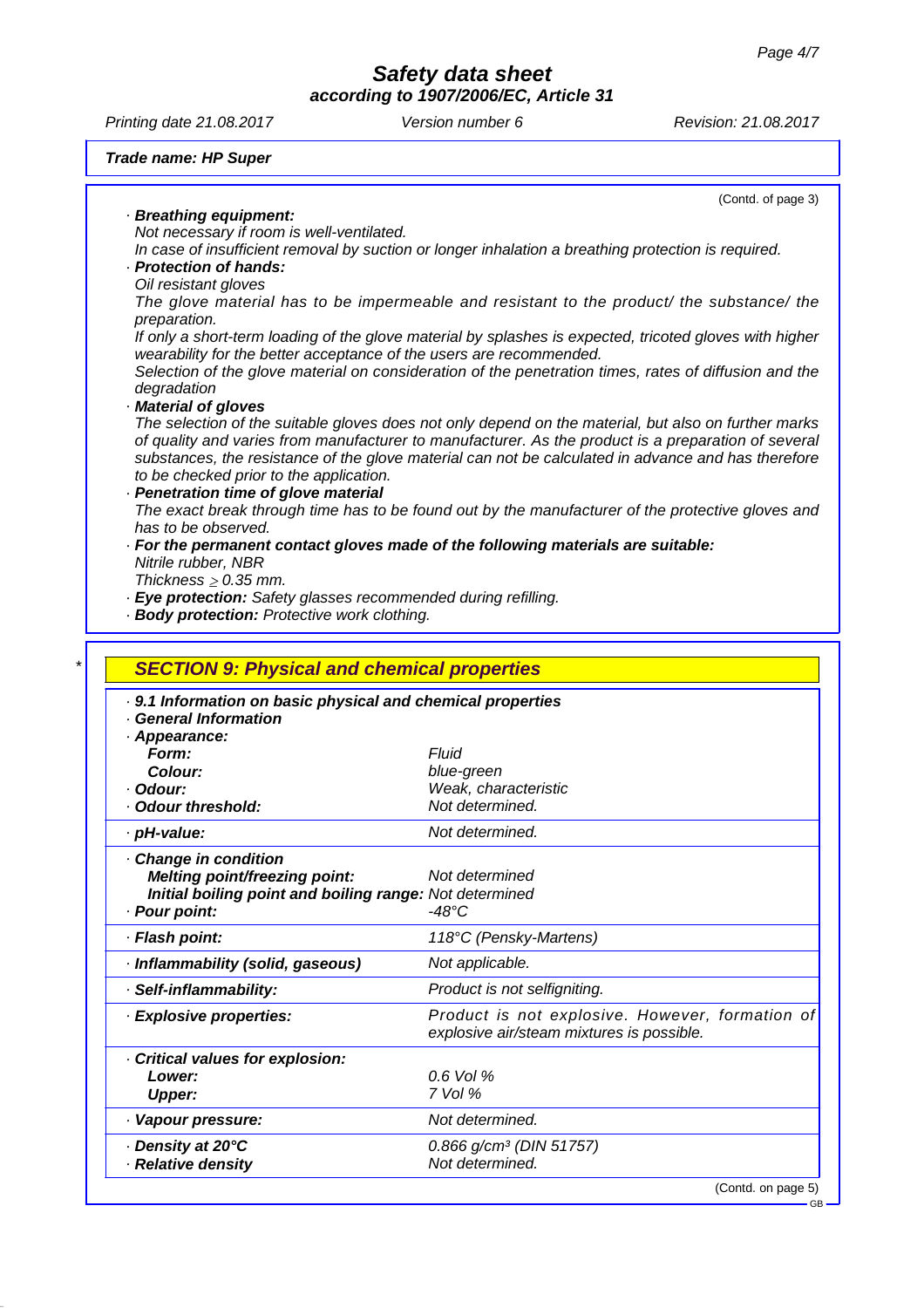*according to 1907/2006/EC, Article 31*

Printing date 21.08.2017 **Version number 6** Revision: 21.08.2017

*Trade name: HP Super*

|                                           | (Contd. of page 4)                         |  |
|-------------------------------------------|--------------------------------------------|--|
| · Vapour density                          | Not determined.                            |  |
| · Evaporation rate                        | Not determined.                            |  |
| · Solubility in / Miscibility with        |                                            |  |
| Water:                                    | Not miscible or difficult to mix           |  |
| · Partition coefficient: n-octanol/water: | Not determined.                            |  |
| · Viscosity:                              |                                            |  |
| dynamic:                                  | Not determined.                            |  |
| kinematic at 40°C:                        | $46.24 \text{ mm}^2/\text{s}$              |  |
| . 9.2 Other information                   | No further relevant information available. |  |

#### *SECTION 10: Stability and reactivity*

*· 10.1 Reactivity No further relevant information available.*

#### *· 10.2 Chemical stability*

*· Thermal decomposition / conditions to be avoided:*

- *No decomposition if used according to specifications.*
- *· 10.3 Possibility of hazardous reactions No dangerous reactions known*
- *· 10.4 Conditions to avoid sources of ignition.*
- *· 10.5 Incompatible materials: Avoid contact with strong oxidizing agents.*
- *· 10.6 Hazardous decomposition products:*
- *None in case of intended use and storage in compliance with instructions.*

#### *SECTION 11: Toxicological information*

*· 11.1 Information on toxicological effects*

- *· Acute toxicity Based on available data, the classification criteria are not met.*
- *· Primary irritant effect:*
- *· Skin corrosion/irritation*

*Longer or repeated contact with the product reduces the natural readipogenesis of the skin and results in the desiccation of the skin. That product can be absorbed via the skin. More frequent and continuous contact with the skin may result in irritation of the skin.*

*· Serious eye damage/irritation Splashes can cause temporary eye irritation.*

*· Respiratory or skin sensitisation*

*Sensitive persons can possibly have allergic reactions. This is also valid below the fixed levels of exposure.*

*· CMR effects (carcinogenity, mutagenicity and toxicity for reproduction)*

- *· Germ cell mutagenicity Based on available data, the classification criteria are not met.*
- *· Carcinogenicity Based on available data, the classification criteria are not met.*
- *· Reproductive toxicity Based on available data, the classification criteria are not met.*
- *· STOT-single exposure Based on available data, the classification criteria are not met.*
- *· STOT-repeated exposure Based on available data, the classification criteria are not met.*
- *· Aspiration hazard Based on available data, the classification criteria are not met.*

### *SECTION 12: Ecological information*

- *· 12.1 Toxicity*
- *· Aquatic toxicity: No further relevant information available.*
- *· 12.2 Persistence and degradability A part of the components is biodegradable.*

(Contd. on page 6)

GB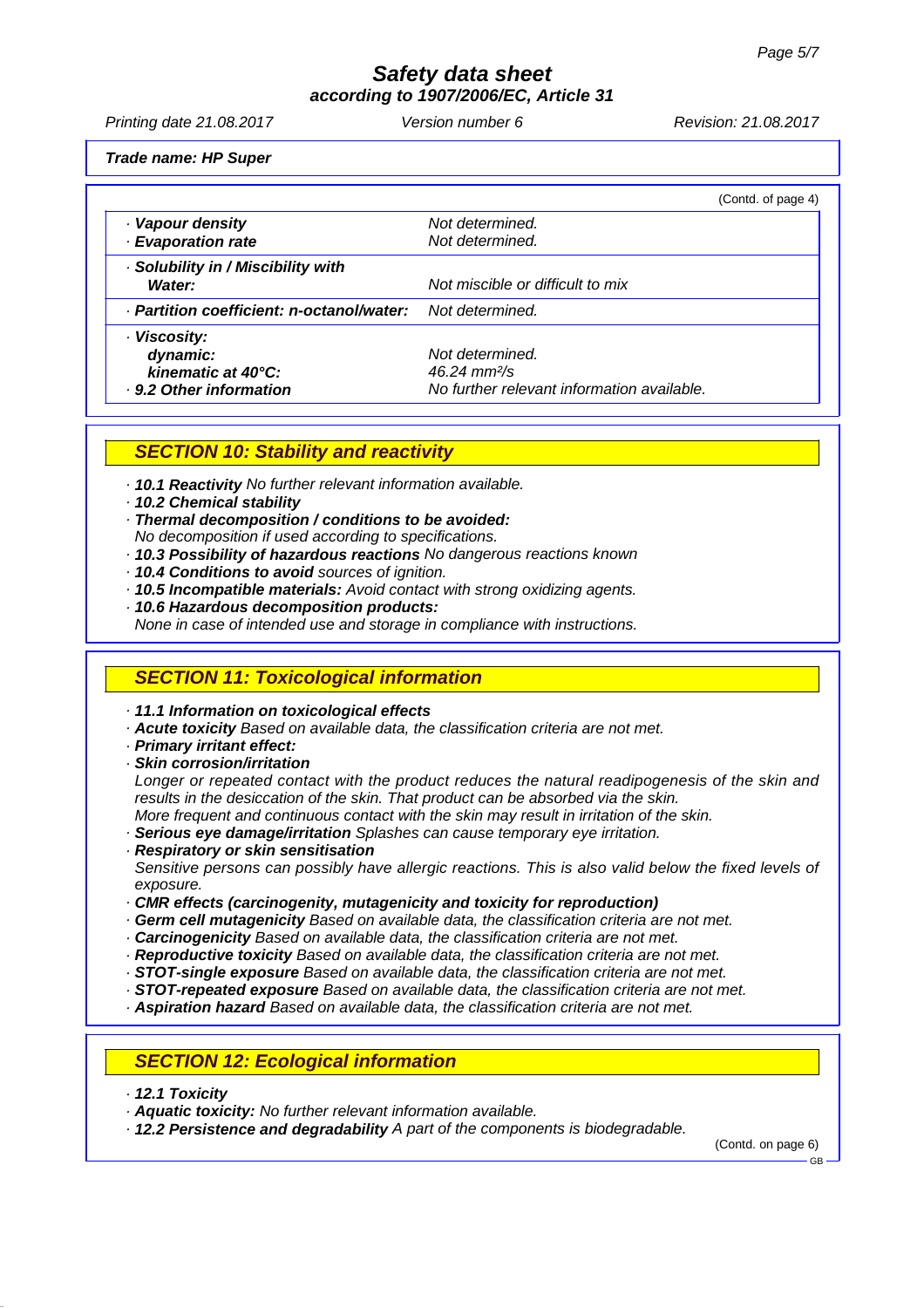*according to 1907/2006/EC, Article 31*

Printing date 21.08.2017 **Version number 6** Revision: 21.08.2017

*Trade name: HP Super*

(Contd. of page 5)

*· Components: A product that has flown out can lead to the formation of a film on the water surface which reduces the oxygen exchange and results in the organisms dying-off.*

- *· 12.3 Bioaccumulative potential May be accumulated in organism*
- *· 12.4 Mobility in soil No further relevant information available.*
- *· Additional ecological information:*

*· Behaviour in environmental systems:*

*· General notes:*

*Water hazard class 2 (German Regulation) (Self-assessment): hazardous for water. Do not allow product to reach ground water, water bodies or sewage system. Danger to drinking water if even small quantities leak into soil.*

- *· 12.5 Results of PBT and vPvB assessment*
- *· PBT: Not applicable.*
- *· vPvB: Not applicable.*

*· 12.6 Other adverse effects No further relevant information available.*

#### *SECTION 13: Disposal considerations*

#### *· 13.1 Waste treatment methods*

*· Recommendation*

*The product is suitable for processing by an approved recycling facility or can be disposed of at any government approved waste disposal facility.*

*The waste code numbers mentioned are recommendations based on the probable use of the product.*

*· European waste catalogue*

*13 02 05\* mineral-based non-chlorinated engine, gear and lubricating oils*

## *· Uncleaned packagings:*

*· Recommendation:*

*Dispose of packaging according to regulations on the disposal of packagings. Packaging may be reused or recycled after cleaning.*

#### *SECTION 14: Transport information*

| $\cdot$ 14.1 UN-Number<br>· ADR/RID/ADN, ADN, IMDG, IATA                     | Void            |                    |
|------------------------------------------------------------------------------|-----------------|--------------------|
| 14.2 UN proper shipping name<br>· ADR/RID/ADN, ADN, IMDG, IATA               | Void            |                    |
| . 14.3 Transport hazard class(es)                                            |                 |                    |
| · ADR/RID/ADN, ADN, IMDG, IATA<br>· Class                                    | Void            |                    |
| 14.4 Packing group<br>· ADR/RID/ADN, IMDG, IATA                              | Void            |                    |
| · 14.5 Environmental hazards:<br>· Marine pollutant:                         | No              |                    |
| · 14.6 Special precautions for user                                          | Not applicable. |                    |
| · 14.7 Transport in bulk according to Annex II<br>of Marpol and the IBC Code | Not applicable. |                    |
|                                                                              |                 | (Contd. on page 7) |